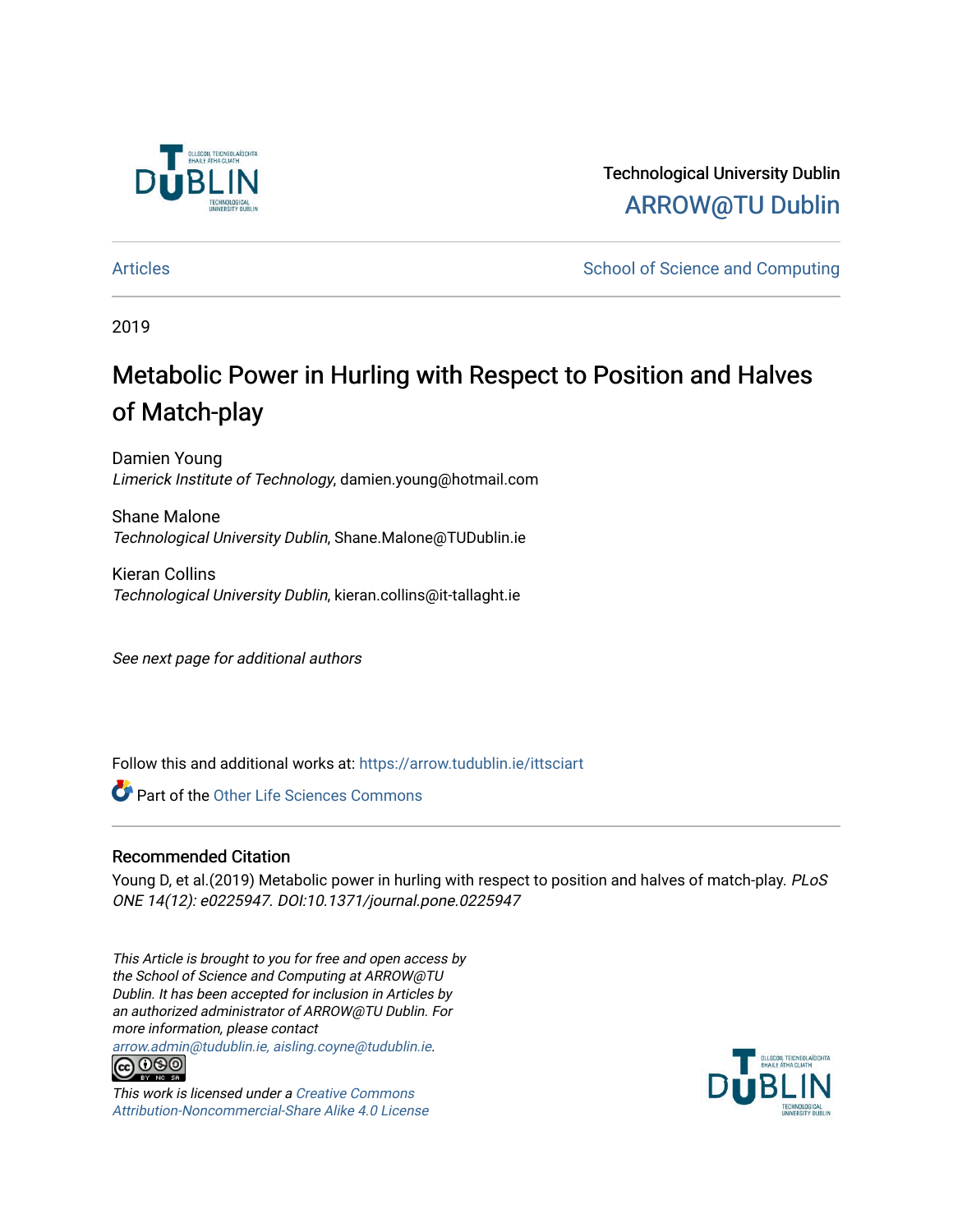### Authors

Damien Young, Shane Malone, Kieran Collins, Laurent Mourot, Marco Beato, and Giuseppe Coratella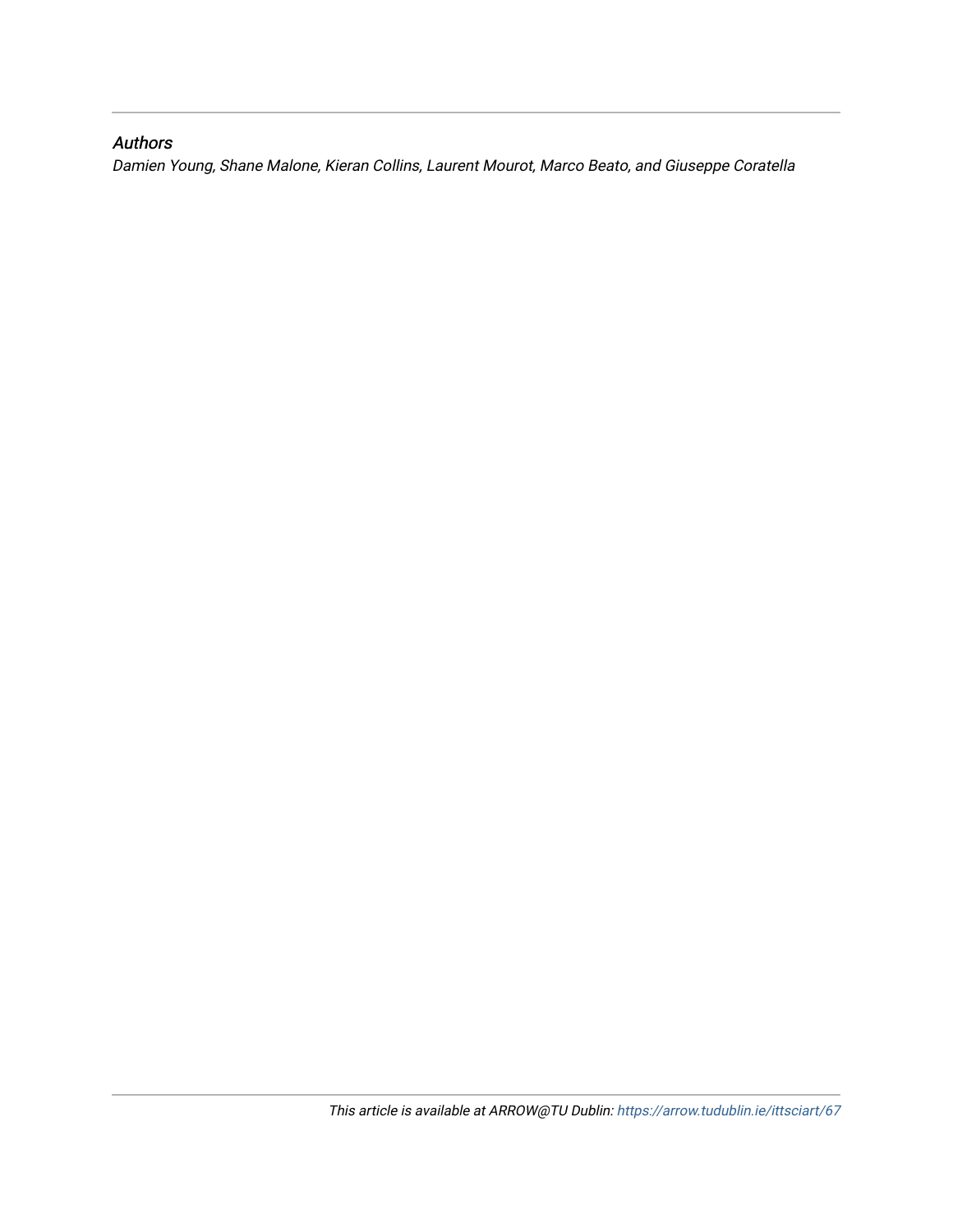

# **G** OPEN ACCESS

**Citation:** Young D, Malone S, Collins K, Mourot L, Beato M, Coratella G (2019) Metabolic power in hurling with respect to position and halves of match-play. PLoS ONE 14(12): e0225947. [https://](https://doi.org/10.1371/journal.pone.0225947) [doi.org/10.1371/journal.pone.0225947](https://doi.org/10.1371/journal.pone.0225947)

**Editor:** Moacir Marocolo, Universidade Federal de Juiz de Fora, BRAZIL

**Received:** July 18, 2019

**Accepted:** November 6, 2019

**Published:** December 31, 2019

**Copyright:** © 2019 Young et al. This is an open access article distributed under the terms of the Creative Commons [Attribution](http://creativecommons.org/licenses/by/4.0/) License, which permits unrestricted use, distribution, and reproduction in any medium, provided the original author and source are credited.

**Data Availability Statement:** All relevant data are within the manuscript and its Supporting Information files

**Funding:** The authors received no specific funding for this work.

**Competing interests:** The authors have declared that no competing interests exist.

RESEARCH ARTICLE

# Metabolic power in hurling with respect to position and halves of match-play

#### $\Delta$ Damien <code>Young $\odot$ <sup>1</sup> $^*$ , Shane Malone<sup>2,3</sup>, Kieran Collins<sup>2,3</sup>, Laurent Mourot<sup>4,5</sup>, Marco Beato<sup>6</sup>,</code> **Giuseppe Coratella7**

**1** Limerick Institute of Technology, Thurles Campus, Thurles, Tipperary, Ireland, **2** Gaelic Sports Research Centre, Technological University Dublin, Tallaght, Dublin, Ireland, **3** The Tom Reilly Building, Research Institute for sport and exercise sciences, Liverpool John Moores University, Liverpool, United Kingdom, **4** Research Unit EA3920 Prognostic Markers and Regulatory Factors of Cardiovascular Diseases and Exercise Performance, Exercise Performance Health, Innovation Platform, University of Bourgogne Franche-Comte´, Besancon, France, **5** Tomsk Polytechnic University, Tomsk, Russia, **6** School of Health and Sports Science, University of Suffolk, Ipswich, United Kingdom, **7** Department of Biomedical Sciences for Health, University of Milan, Italy

\* damien.young@hotmail.com

# Abstract

The current investigation compared the metabolic power and energetic characteristics in team sports with respect to positional lines and halves of match-play. Global positioning system (GPS) technology data were collected from 22 elite competitive hurling matches over a 3-season period. A total of 250 complete match-files were recorded with players split into positional groups of full-back; half-back; midfield; half-forward; full-forward. Raw GPS data were exported into a customized spreadsheet that provided estimations of metabolic power and speed variables across match-play events (average metabolic power  $[P<sub>mel</sub>]$ , high metabolic load distance [HMLD], total distance, relative distance, high-speed distance, maximal speed, accelerations, and deceleration).  $P_{\text{met}}$ , HMLD, total, relative and high-speed distance were  $8.9 \pm 1.6$  W $\cdot$ kg<sup>-1</sup>, 1457  $\pm$  349 m, 7506  $\pm$  1364 m, 107  $\pm$  20 m $\cdot$ min<sup>-1</sup> and 1169  $\pm$ 260 m respectively. Half-backs, midfielders and half-forwards outperformed full-backs (Effect Size  $[ES] = 1.03$ , 1.22 and 2.07 respectively), and full-forwards in  $P_{met}$  (Effect Size [ES] = 1.70, 2.07 and 1.28 respectively), and HMLD (full-backs: ES = -1.23, -1.37 and -0.84 respectively, and full-forwards:  $ES = -1.77, -2.00$  and  $-1.38$  respectively). Half-backs ( $ES =$ -0.60), midfielders (ES = -0.81), and half-forwards (ES = -0.74) experienced a second-half temporal decrement in HMLD. The current investigation demonstrates that metabolic power may increase our understanding of the match-play demands placed on elite hurling players. Coaches may utilize these findings to construct training drills that replicate match-play demands.

## **Introduction**

Research in team sport has provided valuable information about the movement demands of elite players during match-play describing the different locomotion intensities ranging from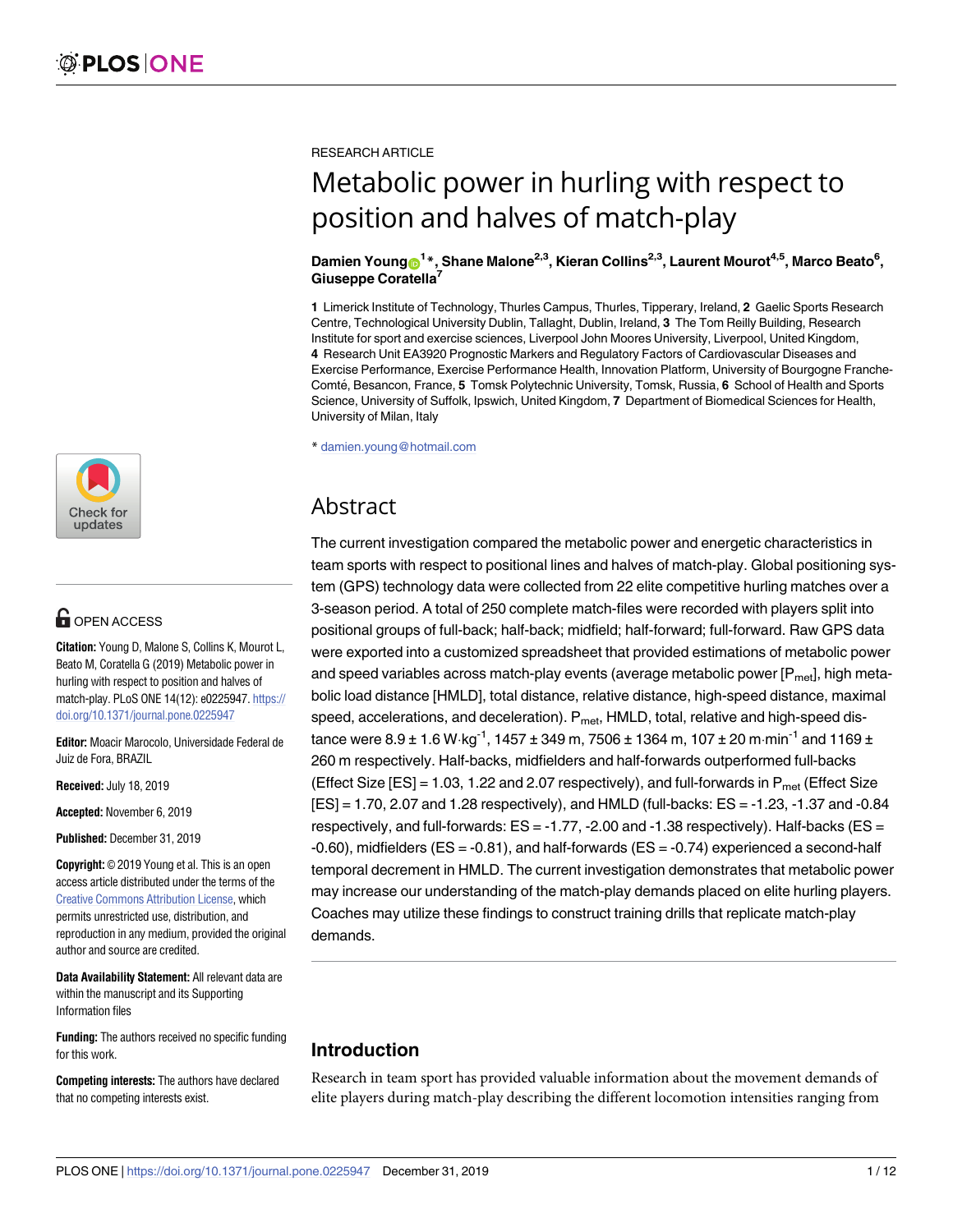<span id="page-3-0"></span>low to high speeds  $[1-3]$  $[1-3]$  $[1-3]$  $[1-3]$  $[1-3]$ . The emergence of player tracking technology has facilitated the capability to assess the match-play locomotion ranging from walking to sprinting as reported in soccer, rugby and Australian football  $[2,4-6]$ . Consequently, global positioning system (GPS) technology has been used to quantify the positional profile and temporal changes during match-play [[2](#page-11-0),[4](#page-11-0)–[6](#page-11-0)]. These studies have focused on presenting distances covered using fixed absolute speed-based thresholds (e.g. high-speed running:  $\geq 17$  km·h<sup>-1</sup>) allowing for an estimation of the match-play demands [1,7-9]. Given the start-stop nature of team sports, players' changes in speed may not be accounted for within these fixed high-speed thresholds. Therefore, quantifying the number of accelerations and decelerations has gained interest in team sports, as they help to determine the number of transitions between the speed thresholds and even the changes in speed within the sprint threshold  $[7,10,11]$  $[7,10,11]$  $[7,10,11]$  $[7,10,11]$ . Indeed, accelerating, even at low-speed, is demanding per se [[12](#page-12-0)].

While it is difficult to measure directly the exact energy cost of changing speed, a metabolic power calculation based on a theoretical model has been used to estimate the energy cost of acceleration and deceleration in team sports  $[7,8,10,12,13]$  $[7,8,10,12,13]$  $[7,8,10,12,13]$  $[7,8,10,12,13]$  $[7,8,10,12,13]$  $[7,8,10,12,13]$  $[7,8,10,12,13]$ . This model proposes that accelerated running on level ground is energetically equivalent with that of running uphill at constant speed [\[14\]](#page-12-0). Therefore, once speed and acceleration are known, the metabolic power output can be calculated [\[12\]](#page-12-0). Accordingly, metabolic power analyses have been conducted in soccer [\[12\]](#page-12-0), field hockey [\[10\]](#page-11-0), Australian football [[7](#page-11-0)], Rugby League [[13](#page-12-0)] and Gaelic football [[8](#page-11-0)]. These investigations provided additional insight to previous studies which have employed GPS time-motion analyses of activity demands of training and match-play [\[1,4\]](#page-11-0).

Despite the aforementioned studies that used metabolic power estimates, some concerns have been raised about its validity and reliability to provide energy cost estimates similar to those obtained through analysis performed by the gas analyser  $[15-17]$ . However, a previous study in soccer has provided evidence for concurrent ecological validity to this approach, reporting very large correlations between aerobic fitness variables and metabolic power estimates of high-power distance during professional matches [[18](#page-12-0)]. Moreover, other studies have shown that metabolic power estimates can be sensitive to decrements in running performance during competition measured by using GPS [\[8,10,](#page-11-0)[19](#page-12-0)]. Additionally, these metabolic power estimates were shown to account for positional differences and temporal decrement changes in match running performance  $[8,19]$  $[8,19]$ . Therefore, the combination of the metabolic power approach and GPS time-motion analysis should be used to present a description of the inter-mittent running demands that include accelerations and decelerations [\[16\]](#page-12-0).

Currently, the metabolic match-play profile of soccer [\[12\]](#page-12-0), field hockey [\[10\]](#page-11-0), Australian football [[7\]](#page-11-0), Rugby League [\[13\]](#page-12-0) and Gaelic football [[8](#page-11-0)] have been presented. However, a similar team sport called hurling has yet to be investigated. Hurling is a physically demanding and highly skilled stick and ball field sport, consisting of changes of direction, tackling, jumping and sprint actions [\[1,6,](#page-11-0)[20\]](#page-12-0). The game is 70 minutes (35 minutes per half) in duration and is played on a pitch 140 m long and 90 m wide [[1\]](#page-11-0). Two teams of 15 players (1 goalkeeper and 14 outfield players) contest for possession; through high-intensity action players aim to create space for team-mates in order to facilitate scoring chances to influence the score-line in their favor [\[21\]](#page-12-0). Players' physical, tactical, and technical roles differ between the 5 distinctive positions (full backs, half backs, midfielders, half forwards, and full forwards) [\[21\]](#page-12-0). Players, each representing a county, compete for Provincial and All-Ireland senior championship, which attracts large attendances of over 80,000 spectators for the final [[1](#page-11-0)].

Similar to other team sports, the match-play demands of hurling have been investigated using GPS [\[1–3,5,6\]](#page-11-0). The combination of metabolic power metrics with GPS metrics would help to provide a more complete profile of the match demands of hurling. Specifically, knowledge of the high-powered activities such as accelerations and decelerations not recorded by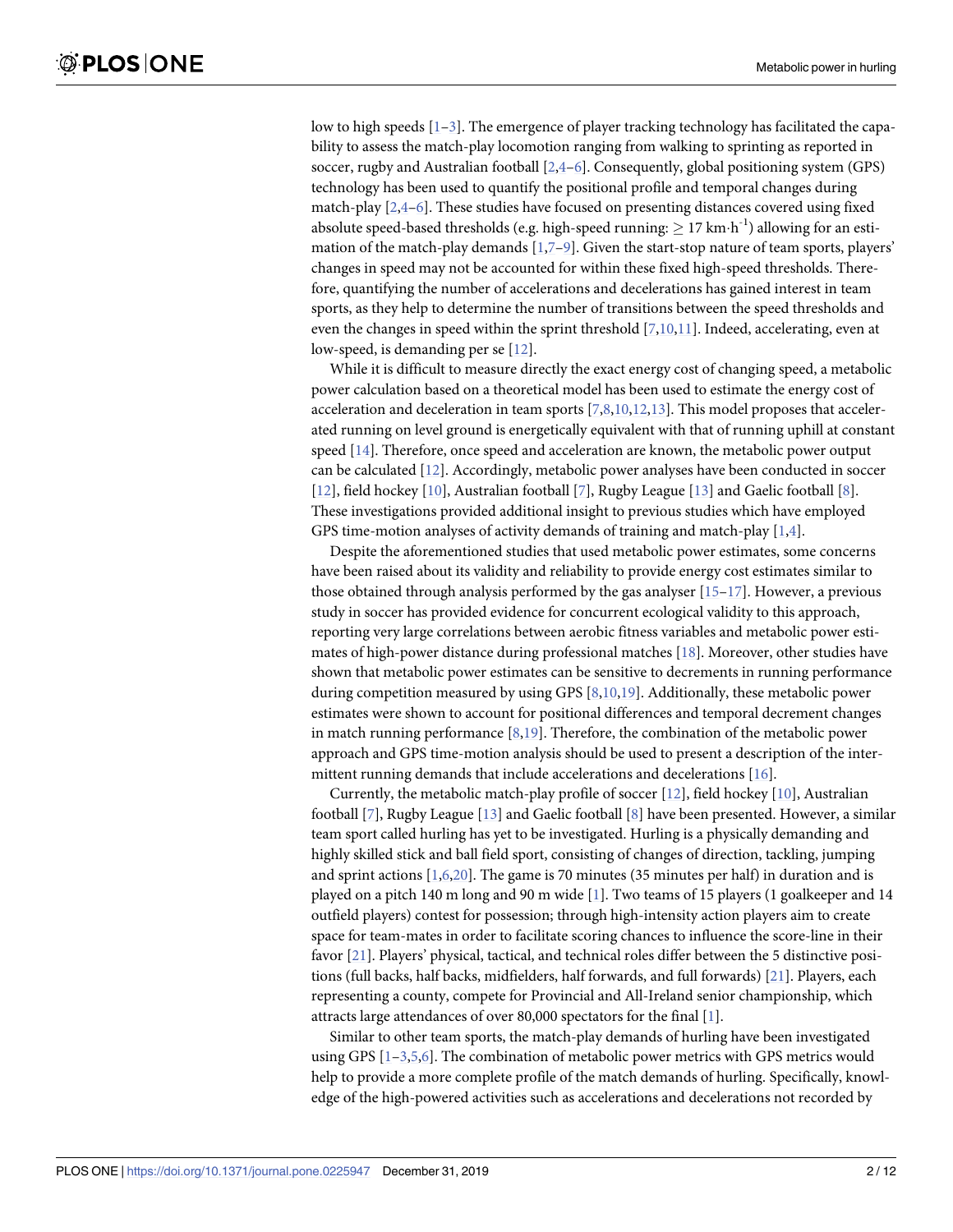<span id="page-4-0"></span>traditional GPS speed zones would help coaches to design sport-specific conditioning games (e.g. small-sided games) [[22](#page-12-0)]. Furthermore, power and high-intensity activities have been previously shown to provide intense training stimuli in professional team sport athletes providing both physiological and neuromuscular adaptations [\[23\]](#page-12-0). In addition, previous research strongly support that these activities that include changes in speed could be implemented throughout training sessions to obtain sport specific metabolic adaptations so that players are able to minimize the fatigue related decrements in performance during official games [[1,](#page-11-0)[24](#page-12-0)]. As hurling match-play is shown to be demanding [[1](#page-11-0)], knowledge of the metabolic power profile would provide further information about the nutritional strategies required both prematch and at half-time so that players are fueled to perform for the full duration of match-play [\[8](#page-11-0)[,25\]](#page-12-0). However, no investigation has described the metabolic power demands of elite hurling match-play associated with GPS time motion analysis. Therefore, the aims of the current study were to, 1) describe the metabolic variables of elite hurling match-play with respect of positional groups and 2) to examine the temporal profiles of these measures across halves of match-play. It was hypothesized that there would be differences in metabolic power variables between positions and between playing halves.

### **Materials and methods**

#### **Participants**

Thirty-six ( $n = 36$ ) elite male hurlers (mean  $\pm$  SD, age: 27  $\pm$  4 years, height: 181  $\pm$  5 cm, mass:  $86 \pm 4$  kg) volunteered to partake in the current observational investigation. To be considered as elite, each player has been selected from this club to join the county team as previously described [[1,6\]](#page-11-0). Specifically, they competed at the highest level (Provincial and All-Ireland Championship) according to the Gaelic Athletic Association rules  $[1,5,6]$  $[1,5,6]$ . The players were classified according to their playing position during each match resulting in the following number of data sets per position: full backs:  $n = 50$ , half backs:  $n = 50$ , midfielders:  $n = 50$ , half forwards:  $n = 50$ , and full forwards:  $n = 50$ . Only those who were free from injury and illness were eligible to partake in the study. The players were informed of the purpose, benefits, and potential risks of the study. Written informed consent and medical declaration were obtained from all participants. Finally, the University Bourgogne Franche-Comté Ethics Committee approved all procedures, and the study was conducted according to the Declaration of Helsinki (1975) for studies involving human subjects.

#### **Procedures**

The current study was designed to examine the metabolic power variables of elite hurling players with respect to position and halves during competition. The sample size was based on previous hurling studies [\[1,6\]](#page-11-0). Data were collected during 22 games across 3 full competition seasons (February 2016 –August 2018) resulting in 250 individual samples being collected [\(Fig](#page-5-0) 1). Data were included only if a full match (70 minutes) was completed. GPS was used to quantify players' running performance during competitive games. All competitive matches took place between 14.00 and 18.00 hours. The players were requested to abstain from strenuous physical activity in the 24 hours before competitive matches and to report to the game fully hydrated [\[1](#page-11-0)].

The players' movements were measured using GPS sampling at 10-Hz (STATSports Viper Pod, Newry, Northern Ireland). The GPS device was encased within a protective harness between the player's shoulder blades in the upper thoracic-spine region [\[1](#page-11-0)[,26\]](#page-12-0). Before entering the field of play GPS devices were fixed to the athletes, the device was then activated and satellite lock established for a minimum of 15 minutes before the commencement of each match [\[27\]](#page-12-0). All players wore the same GPS unit for each match during the seasons analysed to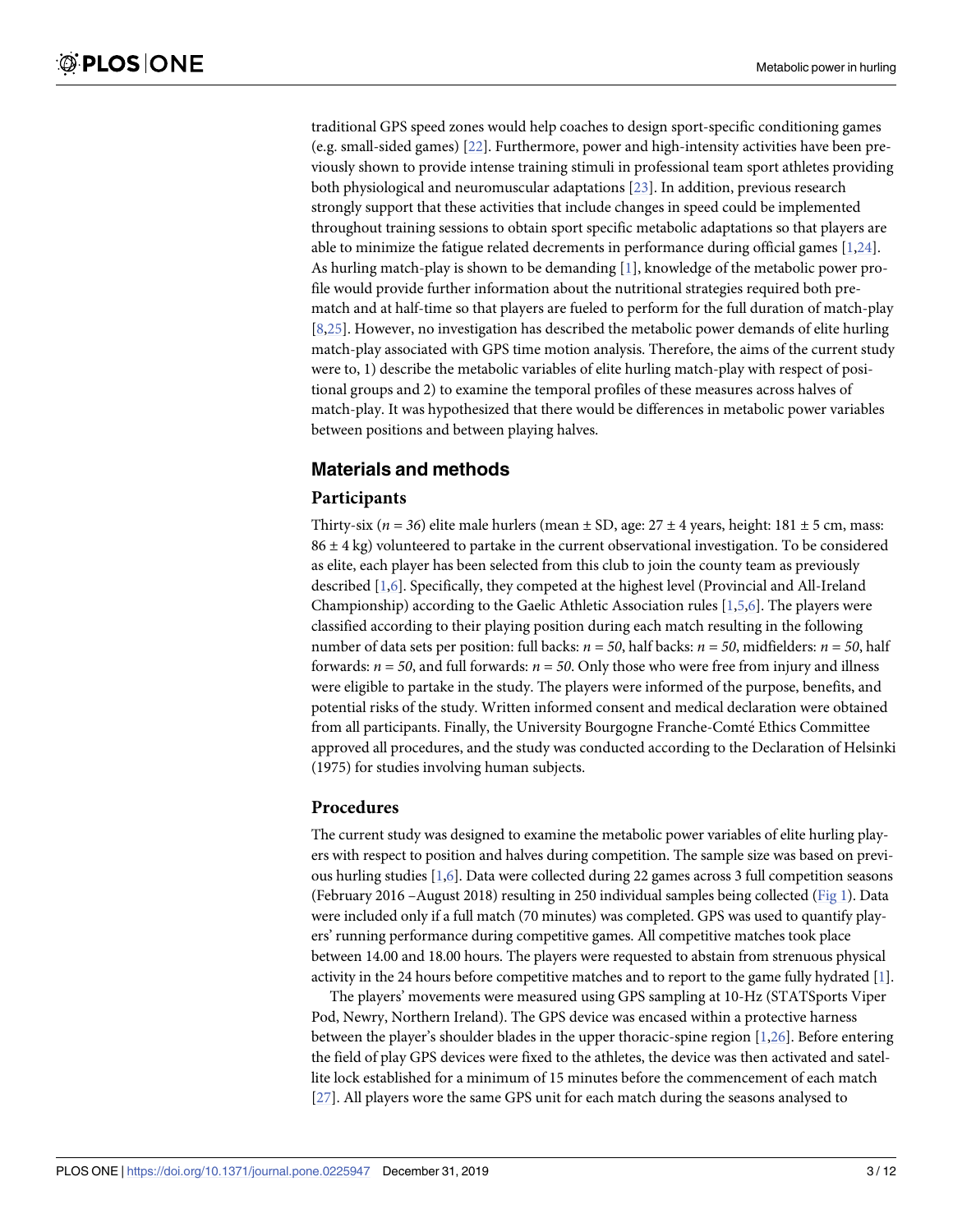<span id="page-5-0"></span>

**[Fig](#page-4-0) 1. Details of the experimental design.** The participants were divided into five different playing positions. Data were collected over the 3 seasons resulting in 250 individual data sets.

<https://doi.org/10.1371/journal.pone.0225947.g001>

minimize inter-unit error [[28–30\]](#page-12-0). The validity and reliability of this device have previously been reported [\[30,31\]](#page-12-0). After the completion of each match, GPS data were downloaded to a computer through the bespoke STATSport analysis software (STATSport Viper Firmware 2.28) to be stored and analysed. Each file was trimmed so that data recorded only when the player was on the field were included for further analysis. The proprietary software provided instantaneous raw velocity data at 0.10-second intervals, which was then exported and placed into a customized Microsoft Excel spreadsheet (Microsoft, Redmond, WA, USA). This customized spreadsheet allowed for the calculation of traditional speed-based measures such as: total distance (m), relative distance (m·min<sup>-1</sup>), high-speed distance (m:  $\geq 17$  km·h<sup>-1</sup>), sprint distance (m:  $\geq$  22 km·h<sup>-1</sup>), N° accelerations ( $>$  2 m $\vert$ s<sup>-2</sup>), N° decelerations ( $<$  2 m $\vert$ s<sup>-2</sup>) [\[32\]](#page-12-0), and maximal velocity  $(km\cdot h^{-1})$  [\[4](#page-11-0)] (e.g. S1 [Table\)](#page-11-0). Furthermore, the spreadsheet allowed for estimation of average metabolic power  $(P_{met}: W \cdot kg^{-1})$  and power across 6 zones: minimal power (*>* 0–5 W�kg-1), low power (*>* 5–10 W�kg-1), intermediate power (*>* 10–15 W�kg-1), moderate power (*>* 15–25 W�kg-1), high power (*>* 25 to 50 W�kg-1), elevated power (*>* 50 W�kg-1), and HMLD ( $> 25$  W $\cdot$ kg<sup>-1</sup>) [[8](#page-11-0)].

The indirect estimation of the  $P<sub>met</sub>$  used the rationale that accelerated running on flat terrain is energetically analogous to uphill running at a constant speed [\[12\]](#page-12-0):

 $\text{EC} (\text{J} \cdot \text{kg}^{-1} \cdot \text{m}^{-1}) = (155.4 \text{ ES}^5 - 30.4 \text{ ES}^4 - 43.3 \text{ ES}^3 + 46.3 \text{ ES}^2 + 19.5 \text{ ES} + 3.6)\text{EM}$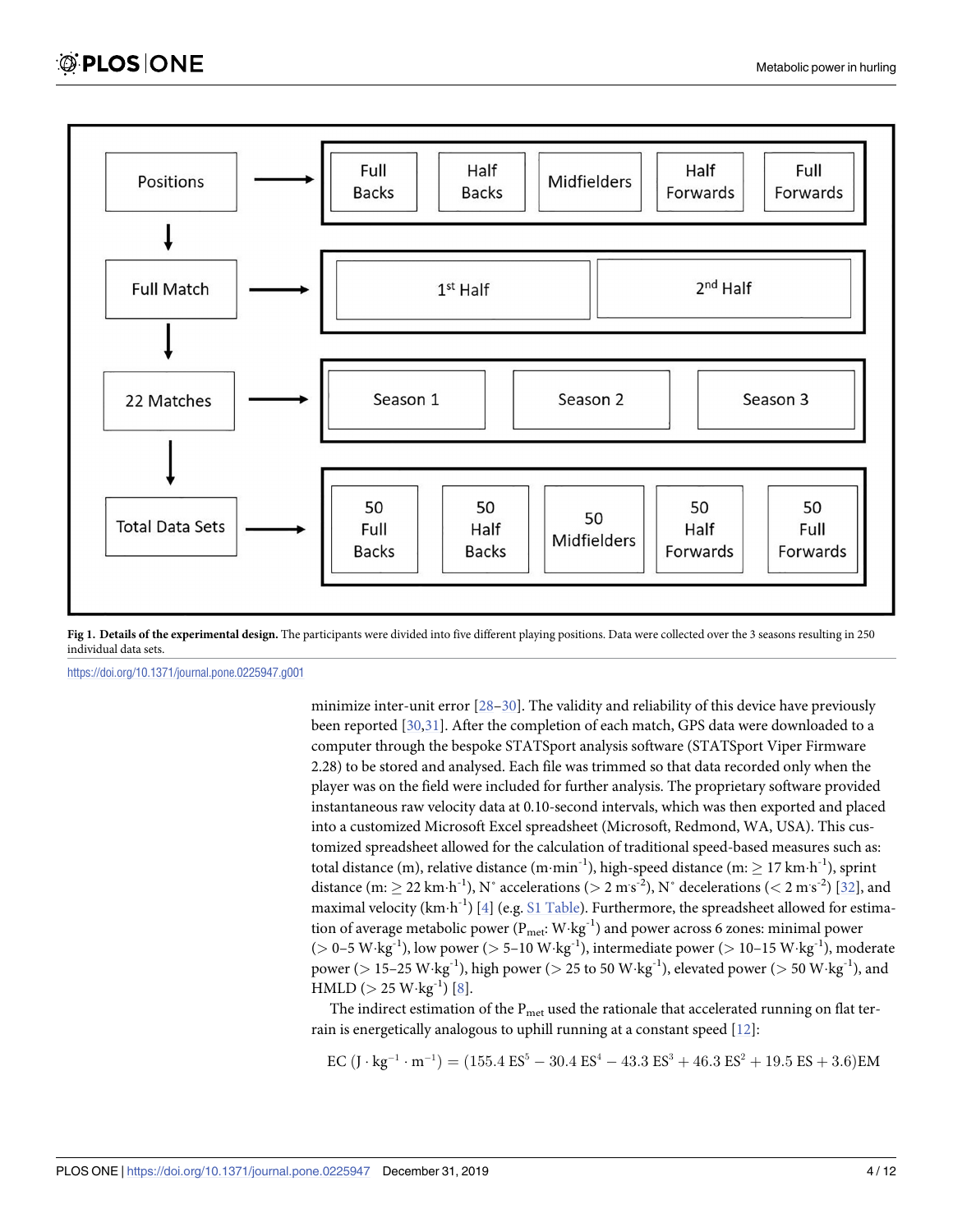<span id="page-6-0"></span>Where EC is the energy cost of accelerated running on grass, EM is the equivalent mass and ES is the equivalent slope. For further clarification about the rationale of this algorithm, please see Osgnach et al. [[12](#page-12-0)].

#### **Statistical analysis**

Data are presented as mean ± SD and 95% confidence intervals (CI). Descriptive analysis and assumptions of normality were verified before parametric statistical analysis. The dependent variables across the range of analysis were,  $P_{\text{met}}$ , power across 6 zone (minimal power, low power, intermediate power, moderate power, high power, elevated power), HMLD, total distance (m), relative distance  $(m·min^{-1})$ , high-speed distance  $(m)$ , sprint distance  $(m)$ , accelerations (n), decelerations (n), and maximal velocity with match periods and playing positions as independent factors. The analysis was performed using a two-way (position x half) mixed design (ANOVA). When significant F-values were found, post hoc analysis was performed (with Bonferroni corrections applied to the alpha value). Statistical significance was set at  $a \leq 0.05$ . Cohen's effect size (*d*) was used to describe the differences in running performance across positions and halves of play and was categorized with d *<* 0.20, 0.20–0.59, 0.60–1.19, 1.20–1.99, and � 2.00 and interpreted as follows: *trivial*, *small*, *moderate*, *large*, and *very large* differences, respectively [\[33\]](#page-12-0). Statistical analysis was performed using SPSS version 22.0 (IBM Corp, Armonk, NY, USA).

#### **Results**

The descriptive statistics for the metabolic power variables ( $P_{\text{met}}$  power zones, and  $HMLD$ ) and distance variables (total distance, relative distance, high-speed distance, sprint distance, maximal speed, accelerations and decelerations) are presented in Table 1.

|                                                                           | <b>Full Game</b> | $1st$ Half     | $2nd$ Half                   | Difference 95% CI               | <b>Effect Size</b>        |
|---------------------------------------------------------------------------|------------------|----------------|------------------------------|---------------------------------|---------------------------|
| <b>Metabolic Power Variables</b>                                          |                  |                |                              |                                 |                           |
| Average Metabolic Power ( $P_{\text{met}}$ : W $\cdot$ kg <sup>-1</sup> ) | $8.9 \pm 1.6$    | $9.4 \pm 2.2$  | $8.1 \pm 2.5$ *              | $-1.3$ ( $-1.7$ to $-1.0$ )     | $0.55$ (Small)            |
| MP Distance $(m: > 0-5 \text{ W} \cdot \text{kg}^{-1})$                   | $1092 \pm 217$   | $553 \pm 103$  | $538 \pm 156$                | $-14$ ( $-36$ to $-7$ )         | $0.11$ (Trivial)          |
| LP Distance $(m: > 5-10 W \cdot kg^{-1})$                                 | $2340 \pm 431$   | $1208 \pm 223$ | $1131 \pm 336$ *             | $-78$ ( $-131$ to $-26$ )       | $0.27$ (Small)            |
| IP Distance $(m:$ > 10–15 $W \cdot kg^{-1}$ )                             | $1076 \pm 275$   | $576 \pm 154$  | $501 \pm 176$ *              | $-77$ ( $-102$ to $-51$ )       | $0.45$ (Small)            |
| MDP Distance $(m:$ > 15–25 W $\cdot$ kg <sup>-1</sup> )                   | $1517 \pm 522$   | $805 \pm 289$  | $713 \pm 310$ *              | $-97$ ( $-137$ to $-55$ )       | $0.31$ (Small)            |
| HP Distance (m: $> 25$ to 50 W $\cdot$ kg <sup>-1</sup> )                 | $1073 \pm 320$   | $569 \pm 180$  | $504 \pm 199$ *              | $-69$ ( $-97$ to $-41$ )        | $0.34$ (Small)            |
| EP Distance $(m:$ > 50 W $\cdot$ kg <sup>-1</sup> )                       | $385 \pm 96$     | $208 \pm 56$   | $178 \pm 63$ *               | $-31$ ( $-41$ to $-21$ )        | $0.50$ (Small)            |
| $HMLD$ (m: $> 25$ W $\cdot$ kg <sup>-1</sup> )                            | $1457 \pm 349$   | $776 \pm 193$  | $681 \pm 232$ *              | $-96$ ( $-134$ to $-66$ )       | $0.45$ (Small)            |
| Distance Variables                                                        |                  |                |                              |                                 |                           |
| Total Distance (m)                                                        | $7506 \pm 1364$  | $3930 \pm 666$ | $3576 \pm 1018$ <sup>*</sup> | $-336$ ( $-514$ to $-219$ )     | $0.41$ (Small)            |
| Relative Distance $(m \cdot min^{-1})$                                    | $107 \pm 20$     | $112 \pm 20$   | $102 \pm 29$ *               | $-10$ ( $-14$ to $-6$ )         | $0.40$ (Small)            |
| High-Speed Distance $(m:$ > 17 km $h^{-1}$ )                              | $1169 \pm 260$   | $612 \pm 162$  | $557 \pm 171$ *              | $-59$ ( $-90$ to $-27$ )        | $0.33$ (Small)            |
| Sprint Distance (m: $\geq$ 22 km <sup>-1</sup> )                          | $350 \pm 93$     | $188 \pm 74$   | $162 \pm 65$ *               | $-27$ ( $-43$ to $-11$ )        | $0.37$ (Small)            |
| Maximal Speed $(km'h^{-1})$                                               | $29.1 \pm 2.1$   | $29.3 \pm 2.3$ | $29.0 \pm 3.0$               | $-0.3$ $(-0.8 \text{ to } 0.1)$ | $0.11$ ( <i>Trivial</i> ) |
| Accelerations ( $> 2$ m.s <sup>-2</sup> ) (n)                             | $126 \pm 25$     | $66 \pm 13$    | $61 \pm 18$ *                | $-5$ ( $-9$ to $-2$ )           | $0.32$ (Small)            |
| Decelerations $(< 2 \text{ m.s}^{-2})$ (n)                                | $120 \pm 26$     | $63 \pm 14$    | $58 \pm 18$ $^*$             | $-5$ ( $-8$ to $-2$ )           | $0.31$ (Small)            |

Table 1. The metabolic power and distance variables during elite hurling match-play with respect of the first and second halves of play. Data are presented as mean ± SD, Difference (95% CI) and Effect size.

MP = Minimal Power; LP = Low Power; IP = Intermediate Power; MDP; Moderate Power; HP = High Power; HMLD = High Metabolic Load Distance;

Diff = Difference, CI = Confidence interval, ES = Effect size.

� Significantly different (p *<* 0.05) from first half

<https://doi.org/10.1371/journal.pone.0225947.t001>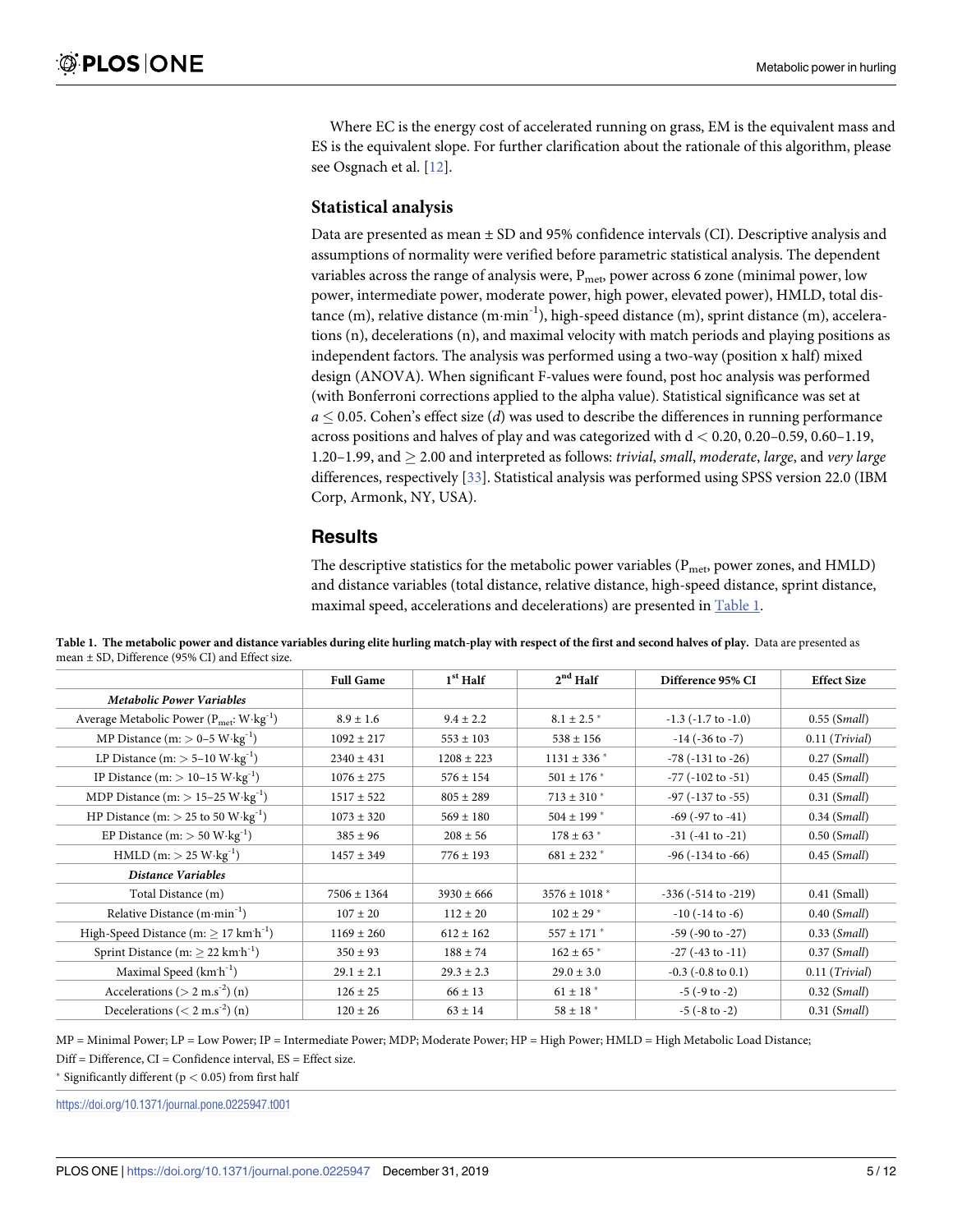|                                                             | Full Backs ( $n = 50$ ) | Half Backs $(n = 50)$        | Midfield $(n = 50)$         | Half Forwards $(n = 50)$    | Full Forwards $(n = 50)$     |
|-------------------------------------------------------------|-------------------------|------------------------------|-----------------------------|-----------------------------|------------------------------|
| <b>Metabolic Power Variables</b>                            |                         |                              |                             |                             |                              |
| Average Metabolic Power ( $P_{met}$ : W' $Kg^{-1}$ )        | $8.3 \pm 1.7$           | $9.9 \pm 1.4^{\text{a}}$     | $10.0 \pm 1.0^{\circ}$      | $9.2 \pm 1.2$ <sup>a</sup>  | $7.6 \pm 1.3$ $^{\rm{bcd}}$  |
| MP Distance $(m: > 0-5 \text{ W} \cdot \text{kg}^{-1})$     | $1214 \pm 224$          | $1041 \pm 145$ <sup>a</sup>  | $944 \pm 132$ <sup>a</sup>  | $1016 \pm 175^{\circ}$      | $1176 \pm 248$ $^{\rm bcd}$  |
| LP Distance $(m:$ > 5–10 $W \cdot kg^{-1}$ )                | $2155 \pm 428$          | $2351 \pm 331$               | $2597 \pm 416$ <sup>a</sup> | $2481 \pm 423$ <sup>a</sup> | $2228 \pm 427$ $^{\rm cd}$   |
| IP Distance $(m:$ > 10-15 $W \cdot kg^{-1}$ )               | $982 \pm 234$           | $1269 \pm 207$ <sup>a</sup>  | $1317 \pm 217$ <sup>a</sup> | $1092 \pm 219$ bc           | $818 \pm 158$ $^{\rm abcd}$  |
| MDP Distance $(m:$ > 15–25 $W \cdot kg^{-1}$ )              | $1243 \pm 349$          | $1957 \pm 439$ <sup>a</sup>  | $2027 \pm 372$ <sup>a</sup> | $1529 \pm 299$ abc          | $1021 \pm 272$ $^{\rm abcd}$ |
| HP Distance (m: $> 25$ to 50 W $\cdot$ kg <sup>-1</sup> )   | $896 \pm 234$           | $1323 \pm 259$ <sup>a</sup>  | $1321 \pm 223$ <sup>a</sup> | $1144 \pm 237$ abc          | $787 \pm 212$ $^{\rm bcd}$   |
| EP Distance $(m:$ > 50 $W \cdot kg^{-1}$ )                  | $401 \pm 123$           | $362 \pm 77$                 | $366 \pm 92$                | $405 \pm 93$                | $389 \pm 84$                 |
| $HMLD$ (m: $> 25$ W $\cdot$ kg <sup>-1</sup> )              | $1301 \pm 306$          | $1680 \pm 309$ <sup>a</sup>  | $1682 \pm 249$ <sup>a</sup> | $1545 \pm 276$ <sup>a</sup> | $1174 \pm 260$ bcd           |
| <b>Distance Variables</b>                                   |                         |                              |                             |                             |                              |
| Total Distance (m)                                          | $6830 \pm 1379$         | $8399 \pm 1043$ <sup>a</sup> | $8566 \pm 867$ <sup>a</sup> | $7667 \pm 1053$ abc         | $6497 \pm 1012$ $^{\rm bcd}$ |
| Relative Distance $(m \cdot min^{-1})$                      | $98 \pm 20$             | $121 \pm 14$ <sup>a</sup>    | $122 \pm 12^{a}$            | $110 \pm 15$ abc            | $92\pm15$ $^{\rm bcd}$       |
| High-Speed Distance $(m:$ > 17 km $\cdot$ h <sup>-1</sup> ) | $955 \pm 201$           | $1314 \pm 241$ <sup>a</sup>  | $1348 \pm 215$ <sup>a</sup> | $1249 \pm 189$ <sup>a</sup> | $1048 \pm 208$ $^{\rm bcd}$  |
| Sprint Distance $(m:$ > 22 km $\cdot$ h <sup>-1</sup> )     | $331 \pm 98$            | $320 \pm 95$                 | $354 \pm 76$                | $368 \pm 92$                | $379 \pm 88$                 |
| Maximal Speed $(km \cdot h^{-1})$                           | $28.9 \pm 2.7$          | $28.8 \pm 1.9$               | $29.1 \pm 1.6$              | $29.4 \pm 1.5$              | $29.5 \pm 2.5$               |
| Accelerations ( $> 2$ m.s <sup>-2</sup> ) (n)               | $128 \pm 25$            | $141 \pm 26$                 | $121 \pm 22^{\mathrm{b}}$   | $132 \pm 24$                | $111 \pm 17$ $^{\rm abd}$    |
| Decelerations ( $<$ 2 m.s <sup>-2</sup> ) (n)               | $123 \pm 22$            | $142 \pm 24$ <sup>a</sup>    | $120 \pm 19^{b}$            | $119 \pm 25^{\mathrm{b}}$   | $97 \pm 17$ $^{\rm abcd}$    |

Table 2. Metabolic power and distance variables with respect of position during elite hurling match-play. Data are presented as mean  $\pm$  SD.

MP = Minimal Power; LP = Low Power; IP = Intermediate Power; MDP; Moderate Power; HP = High Power; EP = Elevated Power, HMLD = High Metabolic Load Distance: Diff = Difference.

<sup>a</sup> Significantly different (p *<* 0.05) from full backs

<sup>b</sup> Significantly different (p *<* 0.05) from half backs

<sup>c</sup> Significantly different (p *<* 0.05) from midfielders

<sup>d</sup> Significantly different (p *<* 0.05) from half forwards

<https://doi.org/10.1371/journal.pone.0225947.t002>

Table 2 shows the positional differences for the metabolic power variables ( $P_{\text{met}}$  power zones, and HMLD) and distance variables (total distance, relative distance, high-speed distance, sprint distance, maximal speed, accelerations and decelerations). The  $P_{met}$  was lower in full backs and full forwards compared to half backs (ES = -1.03, -1.70 respectively), midfielders  $(ES = -1.22, -2.07$  respectively) and half forwards  $(ES = -0.61, -1.28$  respectively). The minimal power distance covered was *moderately* to *largely* greater in full backs compared to half backs  $(ES = 0.92)$ , midfielders  $(ES = 1.47)$  and half forwards  $(ES = 0.99)$ . Full forwards covered greater minimal power distance than half backs ( $ES = 0.67$ ), midfielders ( $ES = 1.17$ ) and half forwards ( $ES = 0.76$ ). Positional differences also exist in low power to high power distance zones. Full backs covered a lower distance than half backs in intermediate power, moderate power and high power distance zones ( $ES = -1.30, -1.80, -1.73$ , respectively), than midfielders in low power, intermediate power, moderate power and high power zones (ES = -1.05, -1.49, -2.17, -1.86, respectively) and half forwards in low power, moderate power and high power zones (ES = -0.77, -0.88, -1.05, respectively) but greater distances than full forwards in intermediate power and moderate power (ES = 0.82, 0.71, respectively) zones. Half forwards covered lower distances in intermediate power, moderate power, and high power zones when compared to half backs ( $ES = -0.83, -1.14, -0.72$  respectively) and midfielders ( $ES = -1.03, -1.48$ , -0.77 respectively). The half backs, midfielders and half forwards covered a greater high power distance compared to full backs ( $ES = 1.23$ , 1.37 and 0.84 respectively) and full forwards (ES = 1.77, 2.00 and 1.38 respectively). Similarly, these positions covered a greater relative high power distance than full backs (ES = 1.25, 1.25 and 0.75 for half backs, midfielders and half forwards respectively) and full forwards (ES = 1.75, 1.75 and 1.25 for half backs, midfielders and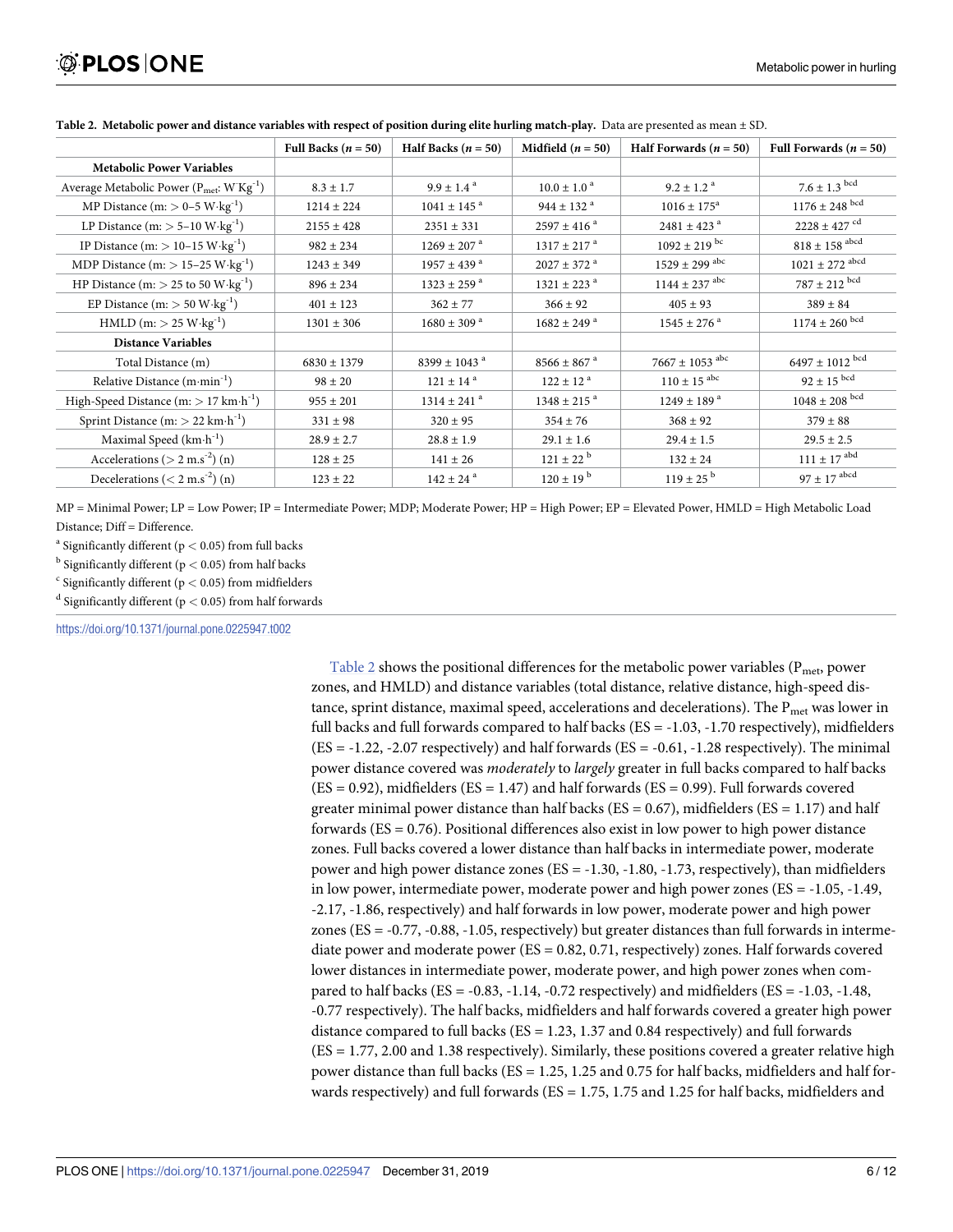half forwards respectively). Half backs, midfielders and half forwards covered a greater HMLD than full backs ( $ES = -1.23$ ,  $-1.37$  and  $-0.84$  respectively) and full forwards ( $ES = -1.77$ ,  $-2.00$ and -1.38 respectively).

Results comparing positions showed that full backs covered a *moderately* to *largely* lower total distance than half backs ( $ES = -1.28$ ), midfielders ( $ES = -1.51$ ) and half forwards ( $ES =$ -0.68). Half forwards covered a lower total distance than half backs (ES = -0.70) and midfielders (ES = -0.93) but greater total distance than full forwards (ES = 1.13). A lower total distance was covered by full forwards compared to half backs ( $ES = -1.85$ ), midfielders ( $ES = -2.21$ ) and half forwards (ES = -1.20). Half backs, midfielders and half forwards covered greater relative distances than full backs (ES = 1.33, 1.46 and 0.68, respectively) and full forwards (ES =  $2.00$ , 2.21 and 1.20 respectively). Half forwards covered less relative distance than half backs ( $ES =$ -0.76) and midfielders (ES = -0.83). Half backs, midfielders and half forwards also outperformed full backs ( $ES = 1.62$ , 1.89 and 1.51, respectively) and full forwards ( $ES = 1.81$ , 1.42, 1.01, respectively) in high-speed distance. No positional differences were observed in total sprint distance and maximal speed. Half backs completed a greater number of accelerated efforts compared to midfielders ( $ES = 0.83$ ). Full forwards performed a lower number of acceleration efforts compared to full backs ( $ES = -0.80$ ), half backs ( $ES = -1.37$ ) and half forwards (ES = -1.01). Half backs also had a *moderately* greater number of decelerations than full backs  $(ES = 0.83)$ , midfielders  $(ES = 1.02)$ , half forwards  $(ES = 0.94)$ . Full forwards completed a lower number of decelerations than all other positions (ES = - 2.16, -1.03, respectively).

Fig 2 depicts the temporal changes in  $P_{met}$  and HMLD by playing half. Half forwards experienced temporal decrements in  $P_{met}$  (ES = -0.33), EDI (ES = -0.50) in the second half. All other positions showed no temporal decrement in the second half for  $P_{met}$ . Half backs (ES = -0.60), midfielders (ES = -0.81) and half forwards (ES = -0.74) covered a lower HMLD in the second half compared to the first half. Full backs and full forwards covered similar HMLD in both halves.

#### **Discussion**

The metabolic characteristics of elite hurling match-play between positional groups and across halves of match-play are discovered for the first time. Therefore, to the best of the authors'





<https://doi.org/10.1371/journal.pone.0225947.g002>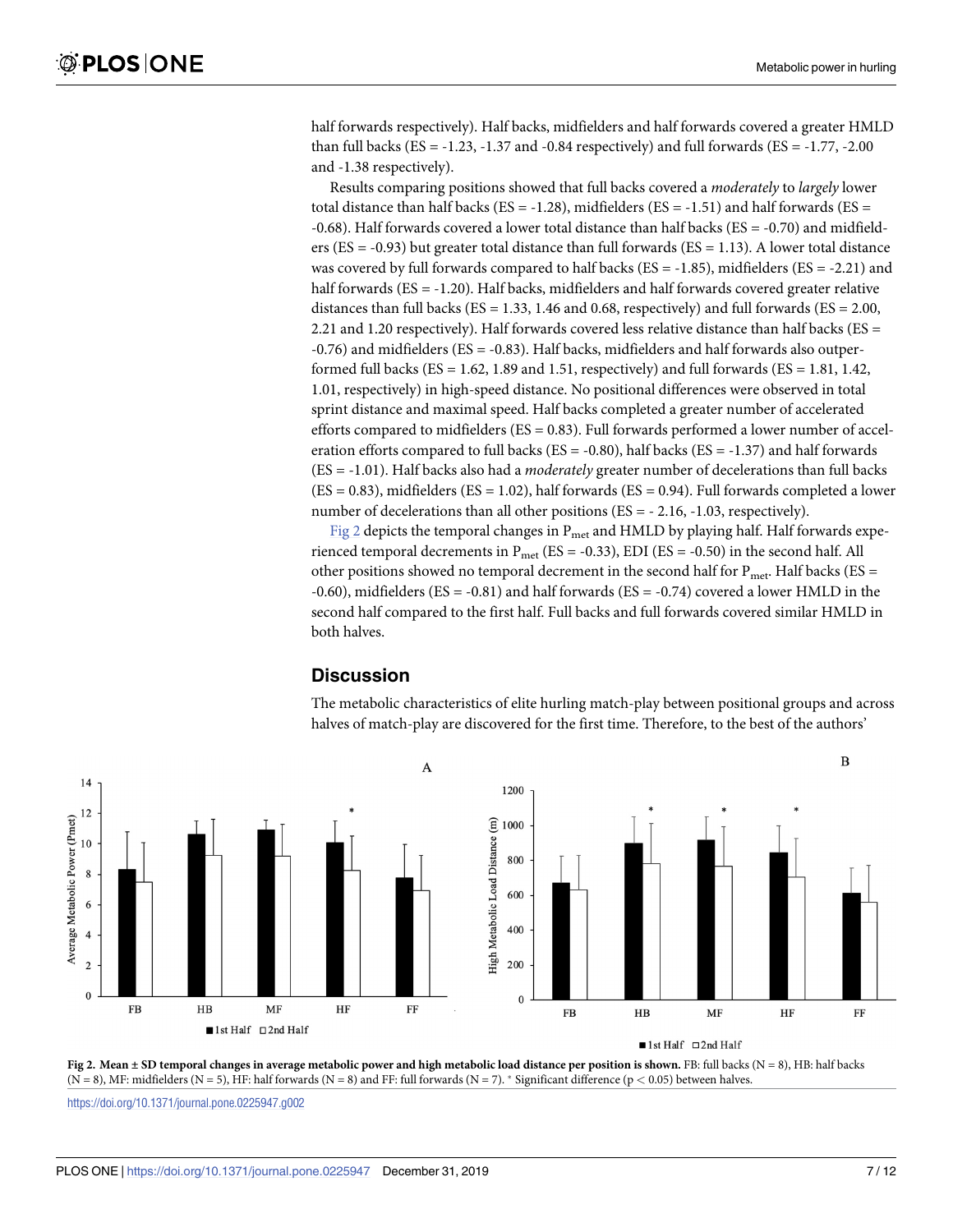<span id="page-9-0"></span>knowledge, the current investigation was the first study to provide estimates of the metabolic demands in hurlers during match-play. The main results showed that there were positional differences for all the metabolic power variables ( $P_{\text{met}}$ , minimal power, low power, intermediate power, moderate power, high power distance, and HMLD) except for the distance covered in the elevated power distance zone. Furthermore, between-position differences were observed in total distance, relative distance, high-speed distance, accelerations and decelerations. There were second half decreases in all metabolic power metrics ( $P_{\text{met}}$ , low power, intermediate power, moderate power, high power, elevated power, and HMLD) except minimal power distance and all GPS time-motion metrics (total distance, relative distance, high-speed distance, sprint distance, accelerations and decelerations) with the exception of max speed.

Previous studies in team sports have used the metabolic power variables to provide new insights into the physical demands of match-play  $[7,8,13,25]$  $[7,8,13,25]$ . The  $P_{met}$  ranged from 7.6 to 10.0 W kg<sup>-1</sup>. The range is similar to those previously reported in Australian football [\[7\]](#page-11-0) and Rugby League match-play  $[13]$  $[13]$  $[13]$  and soccer training  $[34]$  that used the same calculations as the current study. However, the range of  $P_{met}$  across positions in Gaelic football was slightly higher [\[8](#page-11-0)]. In Gaelic football, teams' favor a more possession-based method of transferring the ball into attack and maintain possession until an opening appears in the defense so they can get close to the goal to kick a score [[4](#page-11-0)]. In hurling, once the players hit the ball  $(< 70 \text{ m})$  they can slow down, whereas, in Gaelic football, players continue to run alongside the player in possession to receive a return pass.

The use of a metabolic power approach may help to indirectly quantify the energetic cost of changing speed in sport [\[7,8](#page-11-0)[,13\]](#page-12-0). Full forwards performed a lower number of accelerations and decelerations than half backs, midfielders and half forwards, which may lead to a lower metabolic load being expended to change speed. Half backs, midfielders and half forwards had greater  $P_{\text{met}}$ , HMLD, and distance covered in minimal power, intermediate power, moderate power and high power zones than full backs and full forwards. Since no previous data for metabolic power is known, a comparison with the hurling literature is not possible. Similar results were observed in Gaelic football where half backs, midfielders and half forwards performed greater high power activities [[22](#page-12-0)]. The greater playing area and number of activities performed by half backs, midfielders and half forwards compared to full backs and full forwards may explain the differences between positions [[35](#page-13-0)]. Indeed, the half backs, midfielders and half forwards role includes moving forward while in possession and backwards towards their own goals when opponents have possession. This may clarify why they cover greater distances compared to full backs and full forwards who stay close to the goal where the ball is hit towards them [\[1](#page-11-0)]. Half forwards covered lower intermediate power, moderate power and high power distance than half backs and midfielders. These differences may be attributed to the specific tactical role of the half forwards when play is restarted after a scoring attempt. During a match the goalkeeper strikes the ball back into the playing area (puck out) *>* 30 times [[35](#page-13-0)], which is usually targeted towards the half forwards. A common tactical ploy used by half forwards is that once the puck out is about to be taken they start running to gain possession or create space for their teammates. The running action is usually of a constant speed. In contrast, quite often half backs and midfielders employ a zonal marking strategy where they may have to react as the ball enters their area and perform greater moderate power to high power efforts to gain possession before their opponent [\[2](#page-11-0)]. These specific tactical roles may have influenced the distance covered by each position.

Metabolic power variables across halves of play are presented here for the first time for hurling. All metabolic power variables decreased in the second half except minimal power distance  $[1-3]$ . As fatigue affected the distance covered above the low power threshold, the players could have slowed down and increased the distance covered at minimal power intensity in the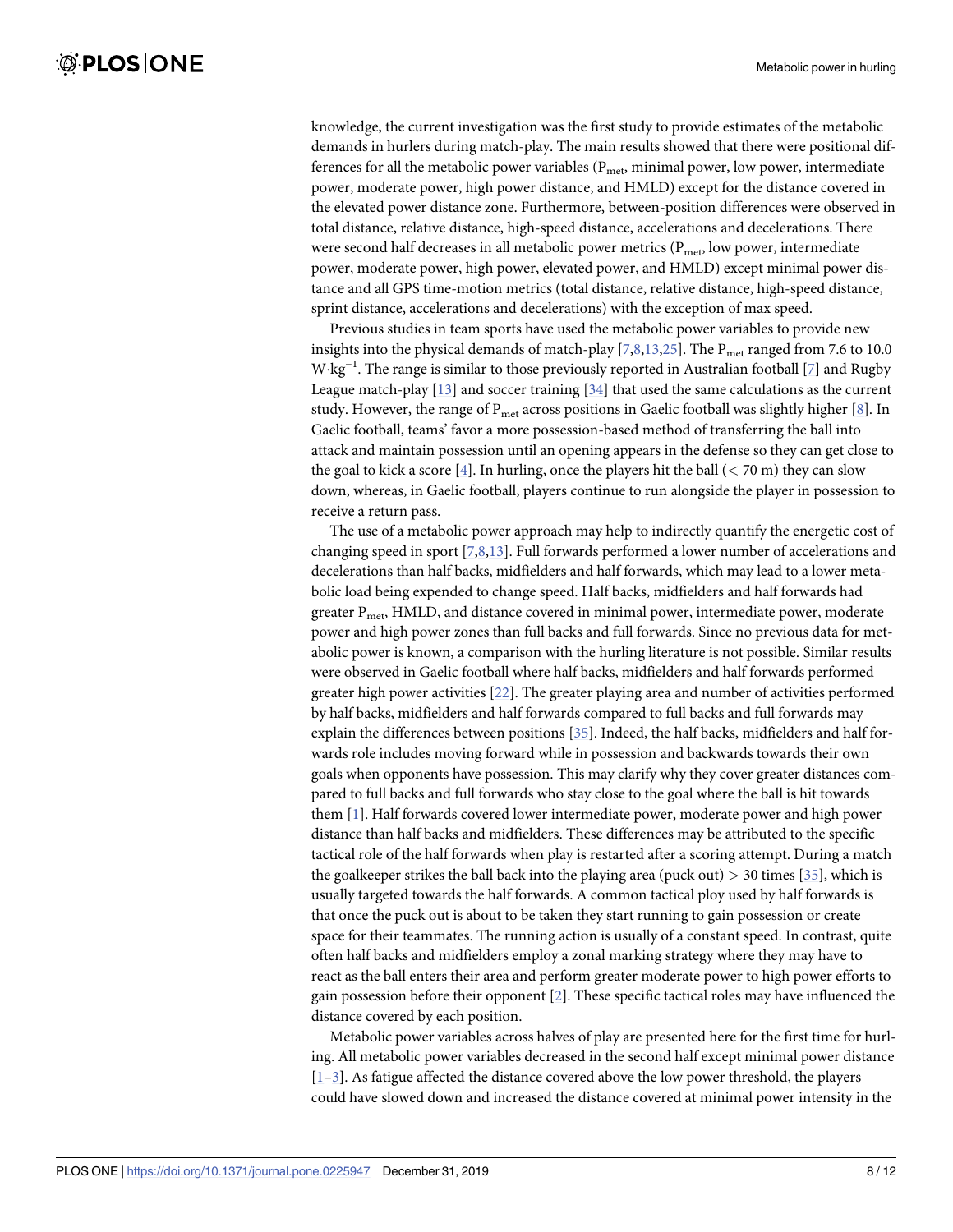<span id="page-10-0"></span>second half. There were second half HMLD decrements in half backs, midfielders and half forwards while  $P<sub>met</sub>$  temporal decrements only occurred in half forwards. These positions have been shown to cover greater HMLD compared to full backs and full forwards, which may have contributed to their specific drop-off between playing halves. The players in these positions may need to be substituted or switched in the full back or full forward position so they can cover less high demanding activities and minimize the individual or team performance dropoff.

Analyzing the GPS metrics, positional differences were observed, as reported in previous studies in hurling [\[1–5\]](#page-11-0). Specifically, full backs and full forwards covered a lower total distance, relative distance and high-speed distance than half backs, midfielders and half forwards, which is similar to previous studies in U17  $\lceil 3 \rceil$  and U21  $\lceil 2 \rceil$  hurling. The current results differed compared to a previous senior hurling study where full forwards covered the lowest total distance and relative distance compared to all other positions and full backs and full forwards covered lower high-speed distance than half backs, midfield and half forwards [\[1\]](#page-11-0). However, the previous study recruited only one team. Therefore, the lower running demands of full forwards may be due to this team's specific tactical strategy. There was no difference in the total sprint distance between positions in the current study. These results are similar to previous research which examined the sprint demands of elite hurling  $[6]$ . In the present study the number of accelerations and decelerations for each position was lower than previously reported [\[4](#page-11-0)]. The difference in acceleration and deceleration zones thresholds may explain the difference in results. Current findings showed that half backs and full forwards performed the highest and lowest number of decelerations respectively when compared to all other positions. Half backs had a greater number of accelerations than midfielders and full forwards. In addition, full forwards performed a lower number of accelerations than full backs and half forwards. Half backs may have performed a greater number of accelerations due to their defensive role in running back towards their own goal to defend a goal scoring opportunity and rushing forward to deny a point scoring opportunity from long distance (*<* 80 m) [\[1\]](#page-11-0). Full forwards may have performed a lower number of accelerations due to the style of play implemented by the team, where they are located close to the goal and the ball is usually hit towards them.

The current analysis of metabolic power production provides useful additional information regarding the match-play demands of hurling. However, it is important to acknowledge the limitations associated with this approach. Firstly, although this paper focused on metabolic power metrics, the equivalent distance and estimated energy expenditure variables derived from GPS were not included here as these variables were shown to underestimate energy expenditure compared to a direct evaluation (metabolimeter) during exercise bouts and recovery phases [[17](#page-12-0)]. Another limitation, which is common in studies that use GPS, is that match specific skills such as tackling were not accounted for. Therefore, the real energy cost of hurling cannot be estimated with accuracy without using direct measurements, which are not permitted during competitions. Thirdly, the direction of the locomotion activity (e.g. forwards, backwards or lateral) was not included in the present study as it has been shown to be unable to quantify such movements [\[36\]](#page-13-0). Therefore, further research is needed to evaluate the locomotor differences among positions. Future studies could utilise video tracking systems to add such information. Finally, this study provided mean data across the full duration of match-play. It has been shown that the ball is only in play for less than half a game [\[35\]](#page-13-0). Therefore, the ballin-play match-play metabolic power demands may be higher than reported here. In addition, the traditional time-motion analysis has been shown to be far less when compared to the worst-case scenario running demands [[5\]](#page-11-0). Future studies should assess the worst-case scenario metabolic power demands of hurling competition.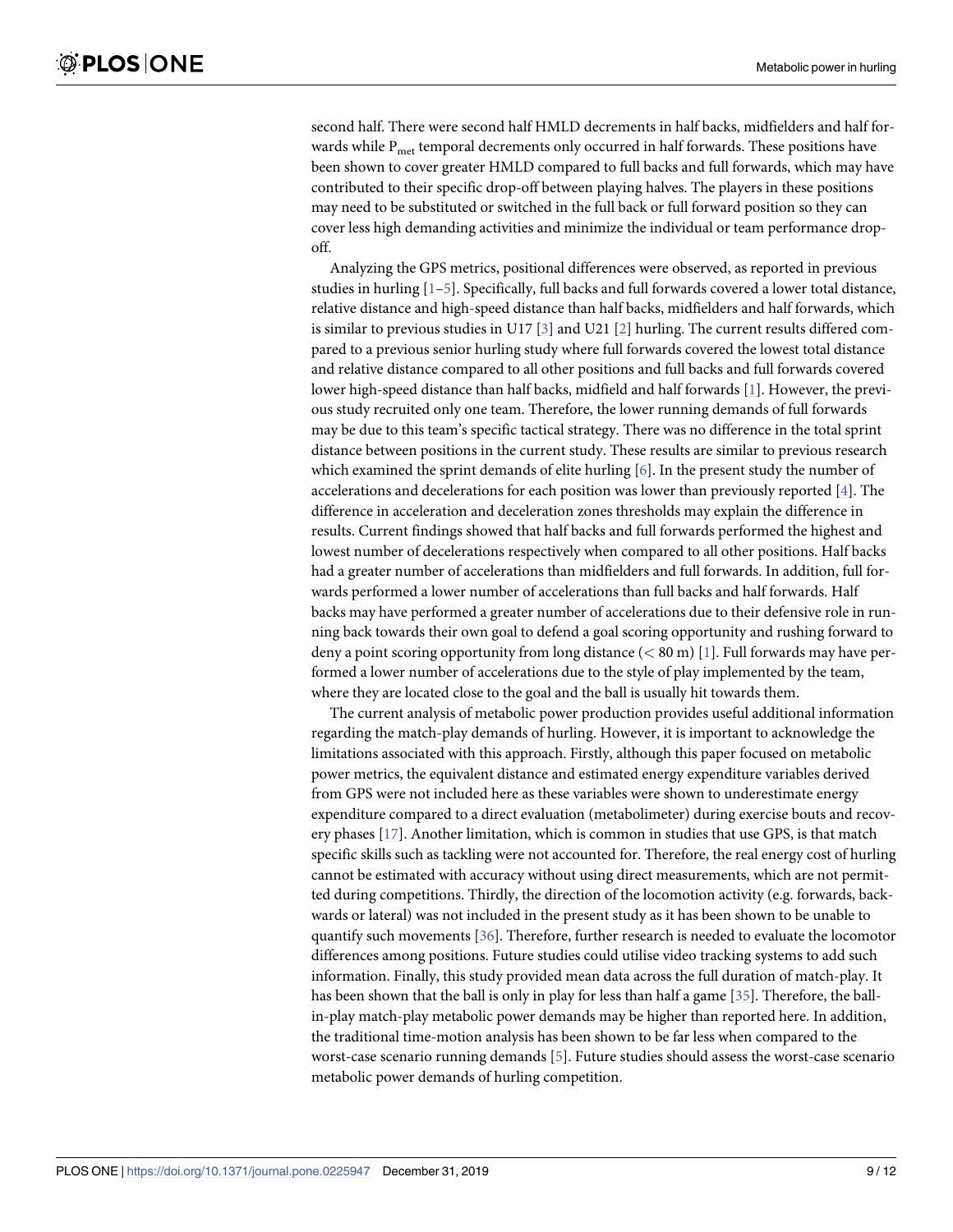### <span id="page-11-0"></span>**Conclusions**

The current study provides an insight into the metabolic power positional and between half demands of hurling match-play. Positional differences are shown in metabolic power variables with half backs, midfielders and half forwards appear to demonstrate increased activity profiles when compared to other positions. All metabolic power variables decreased in the second half except minimal power distance. Lastly, the present results suggest that the use of metabolic power to assess the running demands should be considered by coaches, especially during intermittent patterns of activities at low-speed running. Therefore, the integration of both metabolic power and GPS time-motion analysis metrics to describe the external load in hurling is recommended.

### **Supporting information**

**S1 [Table.](http://www.plosone.org/article/fetchSingleRepresentation.action?uri=info:doi/10.1371/journal.pone.0225947.s001) GPS output for one hurling game.** The table shows sample GPS output for each player for one game. (XLSX)

#### **Author Contributions**

**Writing – original draft:** Damien Young, Giuseppe Coratella.

**Writing – review & editing:** Shane Malone, Kieran Collins, Laurent Mourot, Marco Beato.

#### **References**

- **[1](#page-3-0).** Young D, Mourot L, Beato M, Coratella G. The Match-Play Temporal and Position-Specific Physical and Physiological Demands of Senior Hurlers. J Strength Cond Res. 2018; Epub ahead of print
- **[2](#page-3-0).** Young D, Mourot L, Beato M, Coratella G. The match heart-rate and running profile of elite under 21 hurlers during competitive match-play. J Strength Cond Res. 2018; 32: 2925–2933. [https://doi.org/10.](https://doi.org/10.1519/JSC.0000000000002558) [1519/JSC.0000000000002558](https://doi.org/10.1519/JSC.0000000000002558) PMID: [29489710](http://www.ncbi.nlm.nih.gov/pubmed/29489710)
- **[3](#page-3-0).** Young D, Mourot L, Beato M, Coratella G. Match-play demands of elite U17 hurlers during competitive matches. J Strength Cond Res. 2018; Epub ahead of print
- **[4](#page-3-0).** Collins K, McRobert A, Morton J, O'Sullivan D, Doran D. The Work-Rate of Elite Hurling Match-Play. J Strength Cond Res. 2018; 32: 805–811. <https://doi.org/10.1519/JSC.0000000000001822> PMID: [28562524](http://www.ncbi.nlm.nih.gov/pubmed/28562524)
- **[5](#page-3-0).** Young D, Malone S, Beato M, Mourot L, Coratella G. Identification of maximal running intensities during elite hurling match-play. J Strength Cond Res. 2018; Epub ahead of print
- **[6](#page-3-0).** Young D, Coratella G, Malone S, Collins K, Mourot L, Beato M. The match-play sprint performance of elite senior hurlers during competitive games. PLoS One. 2019; 14: e0215156. [https://doi.org/10.1371/](https://doi.org/10.1371/journal.pone.0215156) [journal.pone.0215156](https://doi.org/10.1371/journal.pone.0215156) PMID: [31017921](http://www.ncbi.nlm.nih.gov/pubmed/31017921)
- **[7](#page-3-0).** Coutts AJ, Kempton T, Sullivan C, Bilsborough J, Cordy J, Rampinini E. Metabolic power and energetic costs of professional Australian Football match-play. J Sci Med Sport. Sports Medicine Australia; 2015; 18: 219–224. <https://doi.org/10.1016/j.jsams.2014.02.003> PMID: [24589369](http://www.ncbi.nlm.nih.gov/pubmed/24589369)
- **[8](#page-3-0).** Malone S, Solan B, Collins K, Doran D. The metabolic power and energetic demands of elite Gaelic football match play. J Sport medince Phys Fit. 2017; 57: 543–549.
- **[9](#page-3-0).** Kempton T, Sirotic AC, Coutts AJ. An integrated analysis of match-related fatigue in professional rugby league. J Sports Sci. 2015; 33: 39–47. <https://doi.org/10.1080/02640414.2014.921832> PMID: [24857235](http://www.ncbi.nlm.nih.gov/pubmed/24857235)
- **[10](#page-3-0).** Polglaze T, Dawson B, Buttfield A, Peeling P. Metabolic power and energy expenditure in an international men's hockey tournament. J Sports Sci. Routledge; 2018; 36: 140–148.
- **[11](#page-3-0).** Johnston RJ, Watsford ML, Austin DJ, Pine MJ, Spurrs RW. Movement demands and metabolic power comparisions between elite and subelite Australian footballers. J Strength Cond Res. 2015; 29: 2738– 2744. <https://doi.org/10.1519/JSC.0000000000000936> PMID: [26402474](http://www.ncbi.nlm.nih.gov/pubmed/26402474)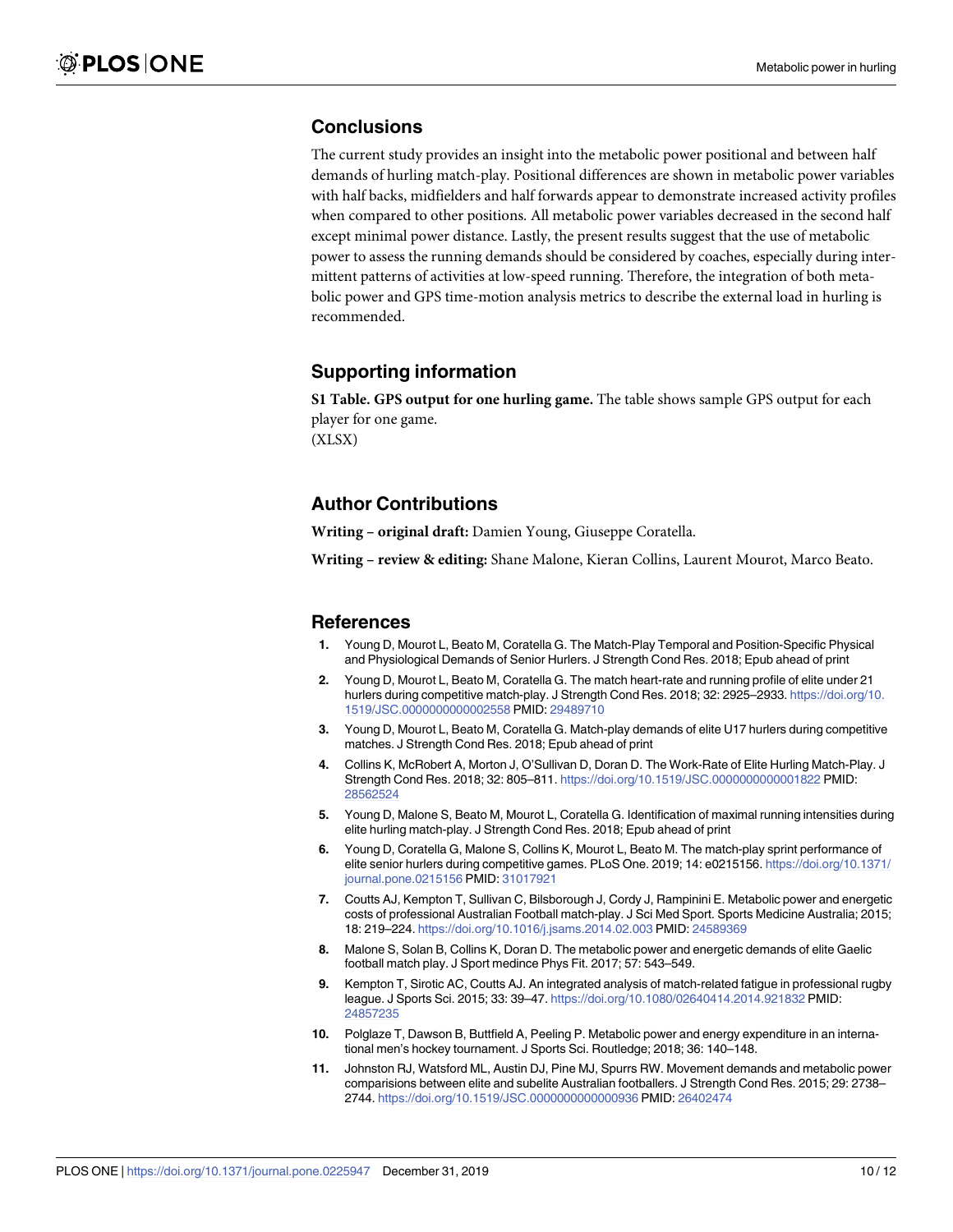- <span id="page-12-0"></span>**[12](#page-3-0).** Osgnach C, Poser S, Bernardini R, Rinaldo R, Di Prampero PE. Energy cost and metabolic power in elite soccer: A new match analysis approach. Med Sci Sports Exerc. 2010; 42: 170–178. [https://doi.org/](https://doi.org/10.1249/MSS.0b013e3181ae5cfd) [10.1249/MSS.0b013e3181ae5cfd](https://doi.org/10.1249/MSS.0b013e3181ae5cfd) PMID: [20010116](http://www.ncbi.nlm.nih.gov/pubmed/20010116)
- **[13](#page-3-0).** Kempton T, Sirotic AC, Rampinini E, Coutts AJ. Metabolic power demands of rugby league match play. Int J Sports Physiol Perform. 2015; 10: 23–28. <https://doi.org/10.1123/ijspp.2013-0540> PMID: [24897755](http://www.ncbi.nlm.nih.gov/pubmed/24897755)
- **[14](#page-3-0).** di Prampero PE. Sprint running: a new energetic approach. J Exp Biol. 2005; 208: 2809–2816. [https://](https://doi.org/10.1242/jeb.01700) [doi.org/10.1242/jeb.01700](https://doi.org/10.1242/jeb.01700) PMID: [16000549](http://www.ncbi.nlm.nih.gov/pubmed/16000549)
- **[15](#page-3-0).** Brown DM, Dwyer DB, Robertson SJ, Gastin PB. Metabolic Power Method Underestimates Energy Expenditure in Field Sport Movements Using a GPS Tracking System. Int J Sports Physiol Perform. 2016; 11: 1067–1073. <https://doi.org/10.1123/ijspp.2016-0021> PMID: [26999381](http://www.ncbi.nlm.nih.gov/pubmed/26999381)
- **[16](#page-3-0).** Stevens TGA, De Ruiter CJ, Van Maurik D, Van Lierop CJW, Savelsbergh GJP, Beek PJ. Measured and estimated energy cost of constant and shuttle running in soccer players. Med Sci Sports Exerc. 2015; 47: 1219–1224. <https://doi.org/10.1249/MSS.0000000000000515> PMID: [25211365](http://www.ncbi.nlm.nih.gov/pubmed/25211365)
- **[17](#page-3-0).** Buchheit M, Manouvrier C, Cassirame J, Morin JB. Monitoring locomotor load in soccer: Is metabolic power, powerful? Int J Sports Med. 2015; 36: 1149–1155. <https://doi.org/10.1055/s-0035-1555927> PMID: [26393813](http://www.ncbi.nlm.nih.gov/pubmed/26393813)
- **[18](#page-3-0).** Manzi V, Impellizzeri F, Castagna C. Aerobic fitness ecological validity in elite soccer players: A metabolic power approach. J Strength Cond Res. 2014; 28: 914–919. [https://doi.org/10.1519/JSC.](https://doi.org/10.1519/JSC.0000000000000239) [0000000000000239](https://doi.org/10.1519/JSC.0000000000000239) PMID: [24345968](http://www.ncbi.nlm.nih.gov/pubmed/24345968)
- **[19](#page-3-0).** Kempton T, Coutts AJ, Kempton T, Sirotic AC, Coutts AJ. An integrated analysis of match-related fatigue in professional rugby league. J Sports Sci. 2015; 33: 39–47. [https://doi.org/10.1080/02640414.](https://doi.org/10.1080/02640414.2014.921832) [2014.921832](https://doi.org/10.1080/02640414.2014.921832) PMID: [24857235](http://www.ncbi.nlm.nih.gov/pubmed/24857235)
- **[20](#page-3-0).** Young D, Mourot L, Coratella G. Match-play performance comparisons between elite and sub-elite hurling players. Sport Sci Health. Springer Milan; 2018; 14: 201–208.
- **[21](#page-3-0).** Reilly T, Collins K. Science and the Gaelic sports: Gaelic football and hurling. Eur J Sport Sci. 2008; 8: 231–240.
- **[22](#page-4-0).** Malone S, Collins K, Doran D. The running performance and estimated energy cost of hurling specific small-sided games. Int J Sports Sci Coach. 2016; 11: 853–858.
- **[23](#page-4-0).** Morgans R, Di Michele R, Drust B. Soccer Match Play as an Important Component of the Power-Training Stimulus in Premier League Players. Int J Sports Physiol Perform. 2018; 13: 665–667. [https://doi.](https://doi.org/10.1123/ijspp.2016-0412) [org/10.1123/ijspp.2016-0412](https://doi.org/10.1123/ijspp.2016-0412) PMID: [28422525](http://www.ncbi.nlm.nih.gov/pubmed/28422525)
- **[24](#page-4-0).** Zamparo P, Zadro I, Lazzer S, Beato M, Sepulcri L. Energetics of shuttle runs: the effects of distance and change of direction. Int J Sports Physiol Perform. 2014; 9: 1033–1039. [https://doi.org/10.1123/](https://doi.org/10.1123/ijspp.2013-0258) [ijspp.2013-0258](https://doi.org/10.1123/ijspp.2013-0258) PMID: [24700201](http://www.ncbi.nlm.nih.gov/pubmed/24700201)
- **[25](#page-4-0).** Cummins C, Gray A, Shorter K, Halaki M, Orr R. Energetic and Metabolic Power Demands of National Rugby League Match-Play. Int J Sports Med. 2016; 37: 552–558. [https://doi.org/10.1055/s-0042-](https://doi.org/10.1055/s-0042-101795) [101795](https://doi.org/10.1055/s-0042-101795) PMID: [27116345](http://www.ncbi.nlm.nih.gov/pubmed/27116345)
- **[26](#page-4-0).** Beato M, Coratella G, Schena F, Hulton A. Evaluation of the external and internal workload in female futsal players. J Biol Sport. 2017; 34: 227–231.
- **[27](#page-4-0).** Maddison R, Ni Mhurchu C. Global positioning system: a new opportunity in physical activity measurement. Int J Behav Nutr Phys Act. BioMed Central; 2009; 4: 73.
- **[28](#page-5-0).** Duffield R, Reid M, Baker J, Spratford W. Accuracy and reliability of GPS devices for measurement of movement patterns in confined spaces for court-based sports. J Sci Med Sport. Sports Medicine Australia; 2010; 13: 523–525. <https://doi.org/10.1016/j.jsams.2009.07.003> PMID: [19853507](http://www.ncbi.nlm.nih.gov/pubmed/19853507)
- **29.** Jennings D, Cormack S, Coutts AJ, Boyd LJ, Aughey RJ. Variability of GPS units for measuring distance in team sport movements. Int J Sports Physiol Perform. 2010; 5: 565–569. [https://doi.org/10.](https://doi.org/10.1123/ijspp.5.4.565) [1123/ijspp.5.4.565](https://doi.org/10.1123/ijspp.5.4.565) PMID: [21266740](http://www.ncbi.nlm.nih.gov/pubmed/21266740)
- **[30](#page-5-0).** Beato M, Devereux G, Stiff A. Validity and reliability of global position system units (STATSports Viper) for measuring distance and peak speed in sports. J Strength Cond Res. 2018; 32: 2831–2837. [https://](https://doi.org/10.1519/JSC.0000000000002778) [doi.org/10.1519/JSC.0000000000002778](https://doi.org/10.1519/JSC.0000000000002778) PMID: [30052603](http://www.ncbi.nlm.nih.gov/pubmed/30052603)
- **[31](#page-5-0).** Beato M, Bartolini D, Ghia G, Zamparo P. Accuracy of a 10 Hz GPS unit in measuring shuttle velocity performed at different speeds and distances (5–20 M). J Hum Kinet. 2016; 54: 15–22. [https://doi.org/](https://doi.org/10.1515/hukin-2016-0031) [10.1515/hukin-2016-0031](https://doi.org/10.1515/hukin-2016-0031) PMID: [28031753](http://www.ncbi.nlm.nih.gov/pubmed/28031753)
- **[32](#page-5-0).** Carling CJ, Lacome M, Flanagan E, O'Doherty P, Piscione J. Exposure time, running and skill-related performance in international u20 rugby union players during an intensified tournament. PLoS One. 2017; 12: 1–15.
- **[33](#page-6-0).** Hopkins WG. Spreadsheets for analysis for controlled trails with adjustment for a predictor. In: Sports Science [Internet]. 2006 [cited 28 Dec 2017]. Available: <http://sportsci.org/>